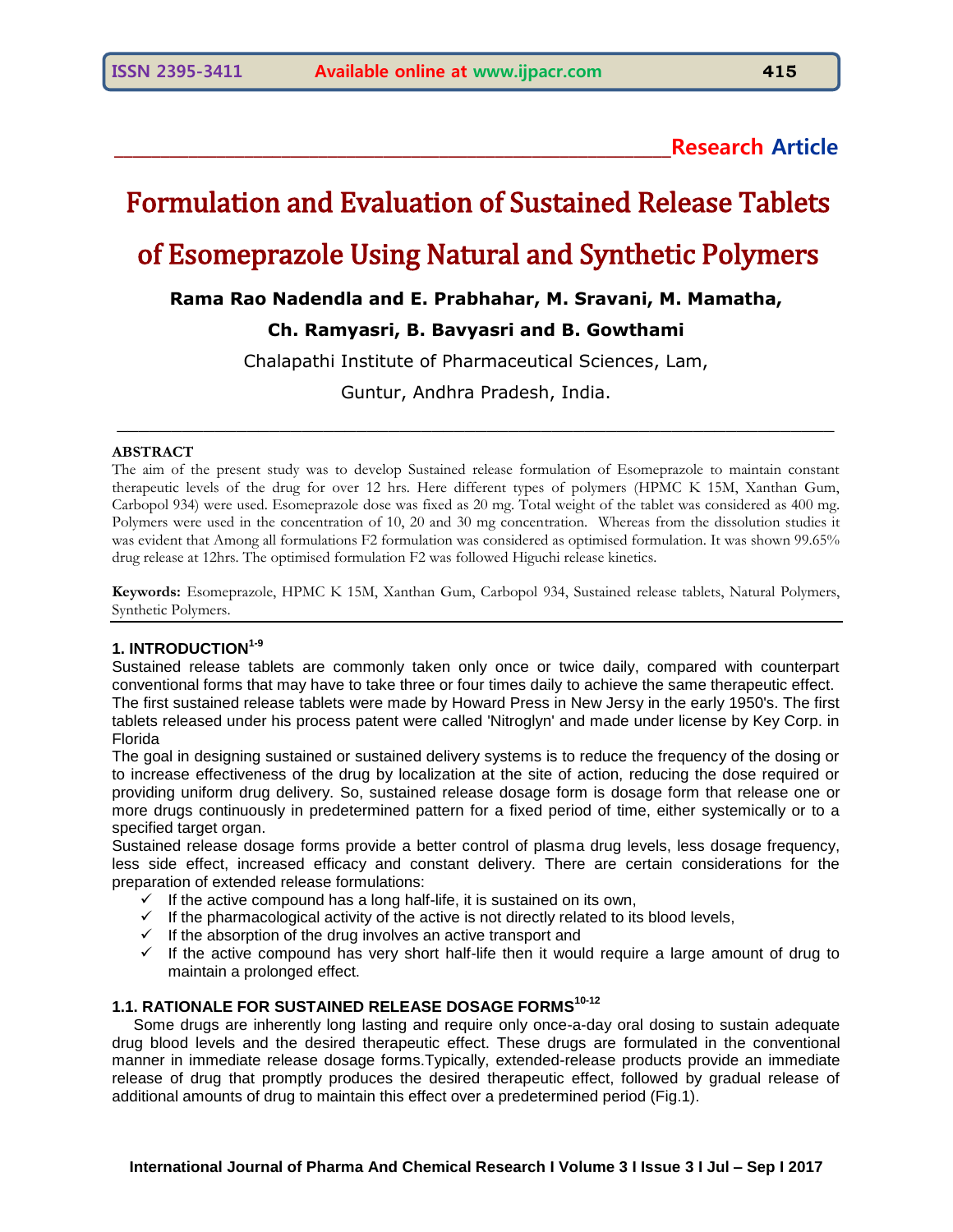

#### **Fig. 1: Hypothetical plasma concentration-time profile from conventional multiple dosing and single doses of sustained and controlled delivery formulations**

## **1.2. DESIGN AND FORMULATION OF ORAL SUATAINED RELEASE DRUG DELIVERY SYSTEM14-19**

**The oral** route of administration is the most preferred route due to flexibility in dosage form, design and patient compliance.Sustained (zero-order) drug release has been attempted to be achieved with various classes of sustained drug delivery system:

A) Diffusion sustained system.

i) Reservoir type.

ii) Matrix type

B) Dissolution sustained system.

i) Reservoir type.

ii) Matrix type

C) Methods using Ion-exchange.

D) Methods using osmotic pressure.

E) pH independent formulations.

F) Altered density formulations.

#### **1.2.1. DIFFUSION SUSTAINED SYSTEM:**

 Basically diffusion process shows the movement of drug molecules from a region of a higher concentration to one of lower concentration. The flux of the drug J (in amount / area -time), across a membrane in the direction of decreasing concentration is given by Fick"s law.

#### **J= - D dc/dx.**

 $D =$  diffusion coefficient in area/ time

 $dc/dx = change of concentration 'c' with distance 'x'$ 

In common form, when a water insoluble membrane encloses a core of drug, it must diffuse through the membrane.

The drug release rate dm/ dt is given by

$$
dm/dt = ADK\Delta C/L
$$

Where;

 $A = Area$ .

 $K =$  Partition coefficient of drug between the membrane and drug core.

L= Diffusion path length (i.e. thickness of coat).

Δc= Concentration difference across the membrane.

#### **i) Reservoir Type:**

 In the system, a water insoluble polymeric material encases a core of drug (Figure 4.). Drug will partition into the membrane and exchange with the fluid surrounding the particle or tablet. Additional drug will enter the polymer, diffuse to the periphery and exchange with the surrounding media.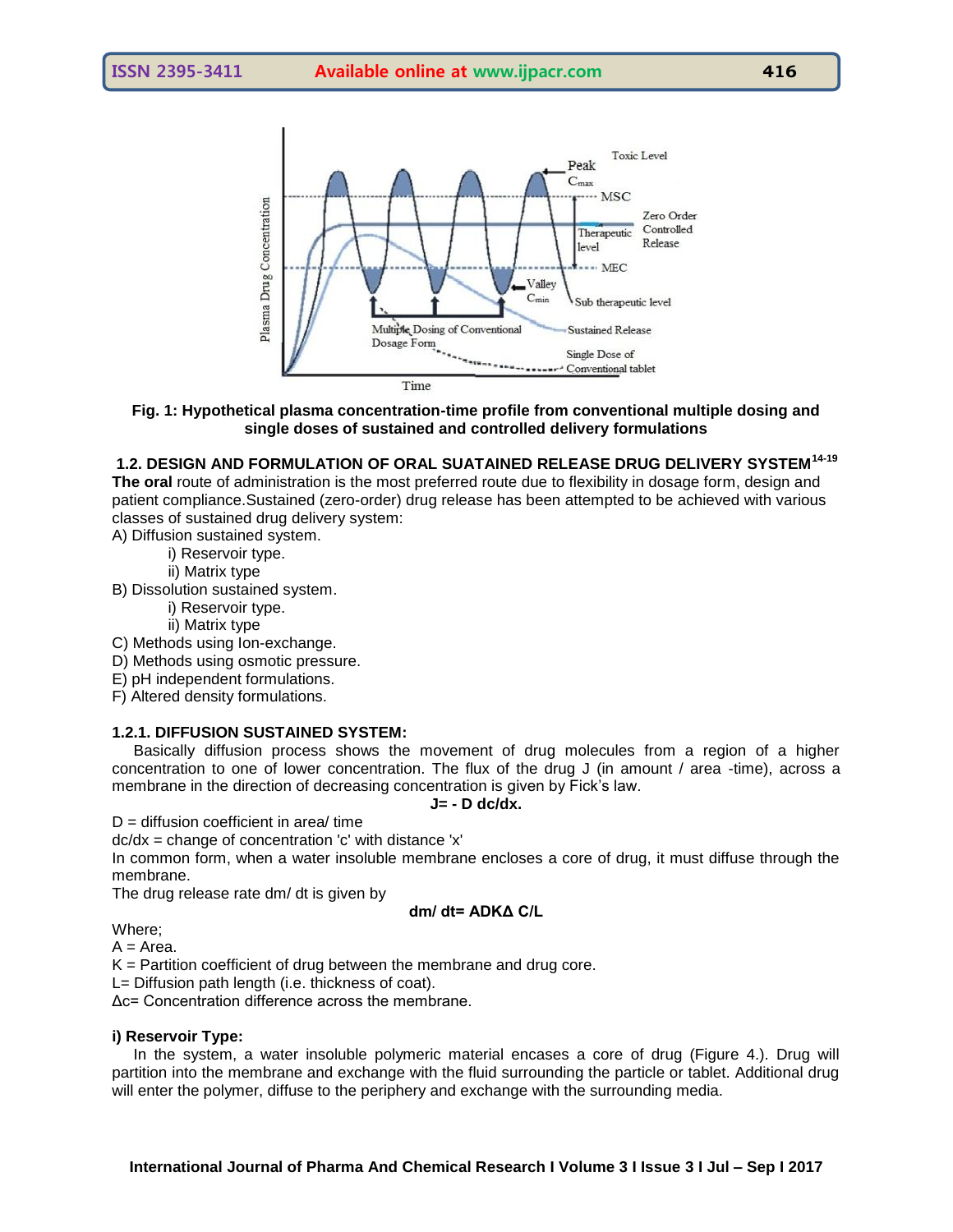

**Fig. 2: Schematic representation of diffusion sustained drug release: reservoir system**

#### **ii) Matrix Type**

 A solid drug is dispersed in an insoluble matrix (Figure 5.) and the rate of release of drug is dependent on the rate of drug diffusion and not on the rate of solid dissolution. Higuchi has derived the appropriate equation for drug release for this system:

$$
Q = D\epsilon / T [2 A - \epsilon Cs] Cst\frac{1}{2}
$$

Where;

Q = Weight in gms of drug released per unit area of surface at time t.

D = Diffusion coefficient of drug in the release medium.

 $\epsilon$  = Porosity of the matrix.

Cs = Solubility of drug in release medium.

T= Tortuosity of the matrix.

 $A =$  Concentration of drug in the tablet, as gm/ ml.





The release rate can be given by following equation.

$$
Release rate = AD / L = [C1-C2]
$$

Where;

 $A = Area$ .

D = Diffusion coefficient.

C1 = Drug concentration in the core.

C2 = Drug concentration in the surrounding medium.

 $L =$  Diffusional path length.

**1.2.2. DISSOLUTION SUSTAINED SYSTEMS:** These systems are most commonly employed in the production of enteric coated dosage forms. To protect the stomach from the effects of drugs such as Aspirin, a coating that dissolves in natural or alkaline media is used. This inhibits release of drug from the device until it reaches the higher pH of the intestine. In most cases, enteric coated dosage forms are not truly sustaining in nature, but serve as a useful function in directing release of the drug to a special site. The same approach can be employed for compounds that are degraded by the harsh conditions found in the gastric region.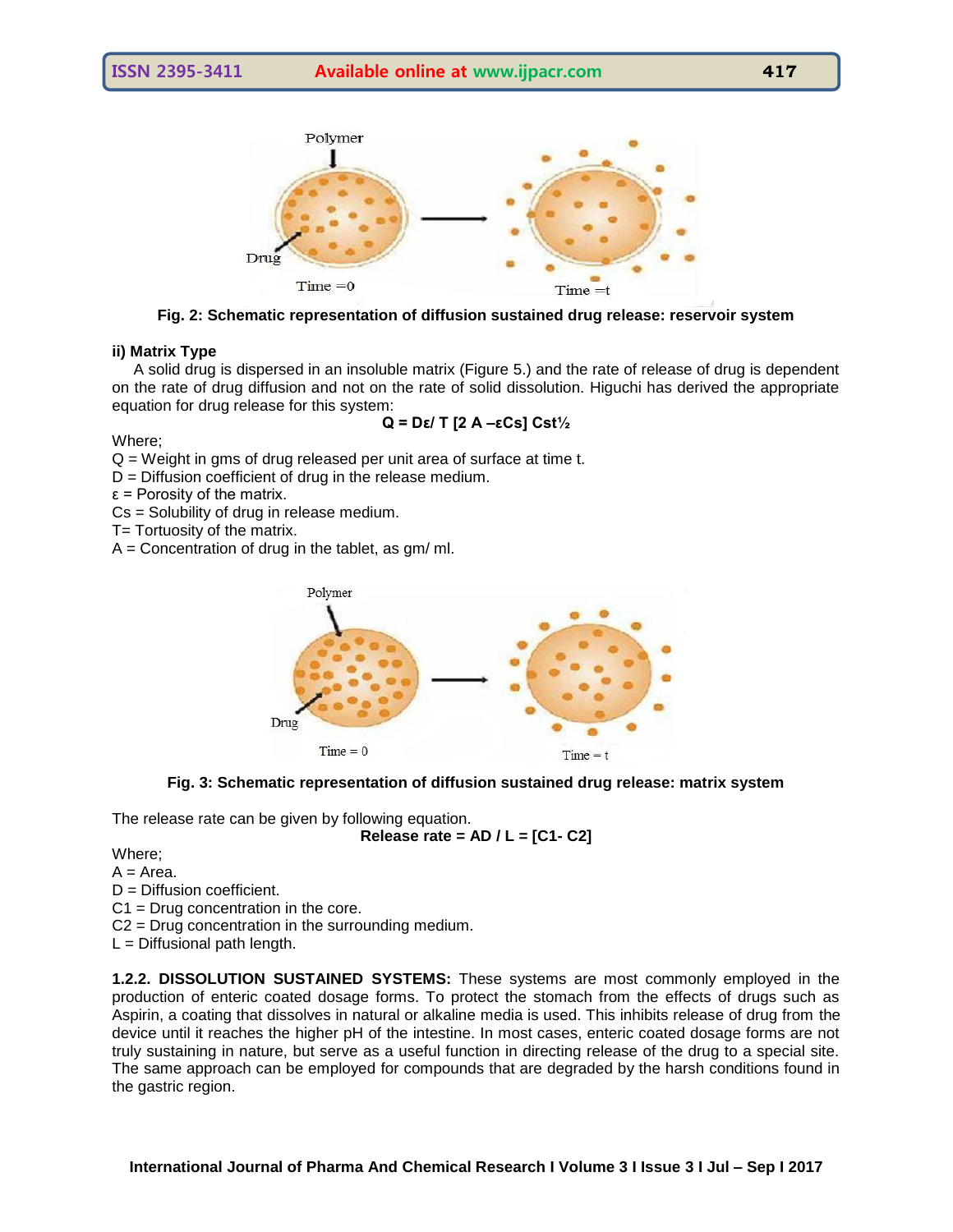Drug is coated with a given thickness coating, which is slowly dissolved in the contents of gastrointestinal tract. An alternative method is to administer the drug as group of beads that have coating of different thickness. Since the beads have different coating thickness, their release occurs in a progressive manner. Those with the thinnest layers will provide the initial dose. The maintenance of drug levels at late times will be achieved from those with thicker coating. This is the principle of the spansule capsule. Cellulose nitrate phthalate was synthesized and used as an enteric coating agent for acetyl salicylic acid tablets.

#### **ii) Matrix Type**

The more common type of dissolution sustained dosage form (as shown in figure 4). It can be either a drug impregnated sphere or a drug impregnated tablet, which will be subjected to slow erosion Two types of dissolution sustained pulsed delivery systems

- $\checkmark$  Single bead type device with alternating drug and rate-controlling layer.
- $\checkmark$  Beads containing drug with differing thickness of dissolving coats.

 Amongst sustained release formulations, hydrophilic matrix technology is the most widely used drug delivery system.

#### **1.2.3. Methods Using Ion Exchange**

It is based on the formation of drug resin complex formed when anionic solution is kept in contact with ionic resins. The drug from these complexes gets exchanged in gastro intestinal tract and released with excess of Na+ and Cl- present in gastrointestinal tract.

**Anion Exchangers:** Resin+ - Drug- + Cl- goes to Resin+- Cl-+ Drug-

**Cation Exchangers:** Resin-- Drug+ + Na+ goes to Resin- - Na+ + Drug+

These systems generally utilize resin compounds of water insoluble cross linked polymer. They contain salt forming functional group in repeating positions on the polymer chain.

#### **1.2.4. Methods Using Osmotic Pressure**

A semi permeable membrane is placed around a tablet, particle or drug solution that allows transport of water into the tablet with eventual pumping of drug solution out of the tablet through a small delivery aperture in tablet coating.

Two types of osmotically sustained systems are

- $\checkmark$  Type A contains an osmotic core with drug.
- $\checkmark$  Type B contains the drug in flexible bag with osmotic core surrounding.

#### **1.2.5. pH– Independent Formulations**

Since most drugs are either weak acids or weak bases, the release from sustained release formulations is pH dependent. However, buffers such as salts of amino acids, citric acid, phthalic acid phosphoric acid or tartaric acid can be added to the formulation, to help to maintain a constant pH thereby rendering pH independent drug release. When gastrointestinal fluid permeates through the membrane, the buffering agents adjust the fluid inside to suitable constant pH thereby rendering a constant rate of drug release e.g. propoxyphene in a buffered sustained release formulation, which significantly increase reproducibility.

#### **1.2.6. Altered Density Formulations**

It is reasonable to expect that unless a delivery system remains in the vicinity of the absorption site until most, if not all of its drug content is released, it would have limited utility. To this end, several approaches have been developed to prolong the residence time of drug delivery system in the gastrointestinal tract.

#### **1.3. MATRIX TABLETS<sup>9</sup>**

One of the least complicated approaches to the manufacture of controlled release dosage forms involves the direct compression of blend of drug, retardant material and additives to formulate a tablet in which the drug is embedded in a matrix of the retardant. Alternatively drug and retardant blend may be granulated prior to compression. Examples of Retardant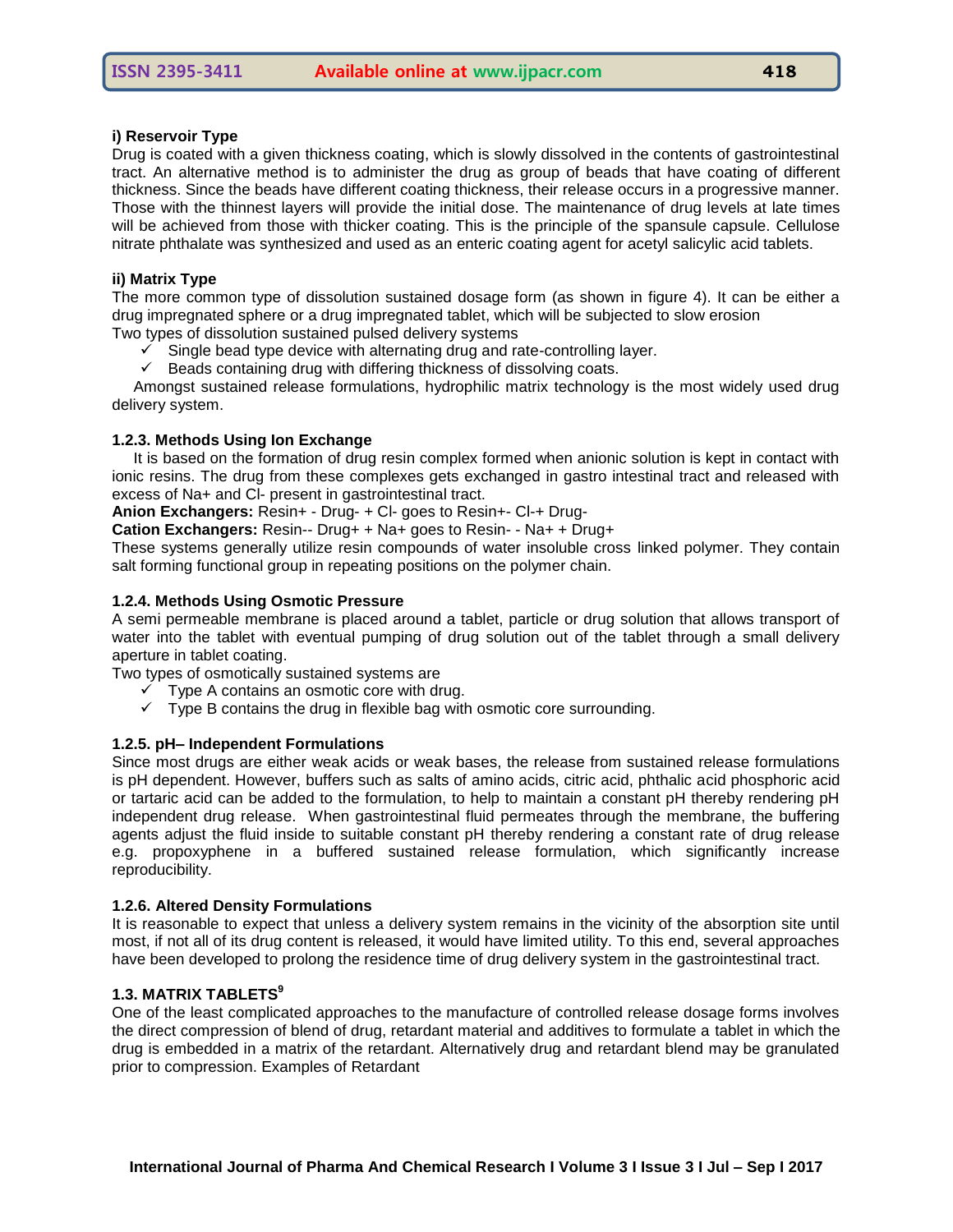|       | Table T. Malendis asculto Tommalale Malmalet |                                                   |  |  |  |  |
|-------|----------------------------------------------|---------------------------------------------------|--|--|--|--|
| S. No | <b>Matrix Characteristics</b>                | Material                                          |  |  |  |  |
|       | Insoluble, Inert                             | Polyethylene, Polyvinyl chloride, Ethyl Cellulose |  |  |  |  |
|       | Insoluble, Erodible                          | Carnauba wax, Stearic acid, Polyethylene glycol   |  |  |  |  |

## **Table 1: Materials used to formulate matrix tablet**

## **1.4. POLYMERS USED IN THE MATRIX**

The polymers most widely used in preparing matrix system include both hydrophilic and hydrophobic polymers.

#### **A) Hydrophilic Polymers**

Hydroxyl propyl methyl cellulose (HPMC), hydroxyl propyl cellulose(HPC), hydroxyl ethyl cellulose (HEC), Xanthan gum, Sodium alginate, poly(ethylene oxide), and cross linked homo polymers and co-polymers of acrylic acid.

#### **B) Hydrophobic Polymers**

This usually includes waxes and water insoluble polymers in their formulation Waxes: carnauba wax, bees wax, candelilla wax, micro crystalline wax, ozokerite wax, paraffin waxes and low molecular weight polyethylene. Insoluble polymers: Ammoniomethacrylate co-polymers (Eudragit RL100, PO, RS100, PO), ethyl cellulose, cellulose acetate butyrate, cellulose acetate propionate and latex dispersion of meth acrylic ester copolymers.

## **1.5. DRUG RELEASE FROM MATRIX23,24**

Drug in the outside layer exposed to the bathing solution is dissolved first and then diffuses out of the matrix. This process continues with the interface between the bathing solution and the solid drug .

#### **2. AIM AND OBJECTIVE**

#### **Aim of the Work**

Aim of the study is to formulate and evaluate Esomeprazole sustained release tablets using natural and synthetic polymers.

#### **Objective of the Study** To

improve the bioavailability, reduce the number of doses and to increase patient compliance it was formulated as sustained release tablets.

#### **3.METHODOLOGY**

## **3.1. Analytical method development**

#### **a) Determination of absorption maxima**

100mg of Esomeprazole pure drug was dissolved in 100ml of Methanol (stock solution)10ml of above solution was taken and make up with100ml by using 0.1 N HCl (100µg/ml). From this 10ml was taken and make up with 100 ml of 0.1 N HCl (10μg/ml). and pH 6.8 Phosphate buffer UV spectrums was taken using Double beam UV/VIS spectrophotometer. The solution was scanned in the range of 200 – 400 nm.

#### **(b)Preparation calibration curve**

100mg of Esomeprazole pure drug was dissolved in 100ml of Methanol (stock solution)10ml of above solution was taken and make up with100ml by using 0.1 N HCl (100µg/ml). From this 10ml was taken and make up with 100 ml of 0.1 N HCl (10μg/ml). The above solution was subsequently diluted with 0.1N HCl to obtain series of dilutions Containing 5,10,15,20 and 25 μg/ml of Esomeprazole per ml of solution. The absorbance of the above dilutions was measured at 266nm by using UV-Spectrophotometer taking 0.1N HCl as blank. Then a graph was plotted by taking Concentration on X-Axis and Absorbance on Y-Axis which gives a straight line Linearity of standard curve was assessed from the square of correlation coefficient  $(R^2)$  which determined by least-square linear regression analysis. The above procedure was repeated by using pH 6.8 phosphate buffer solutions.

#### **3.2. Drug – Excipient compatibility studies**

#### **Fourier Transform Infrared (FTIR) spectroscopy**

The physical properties of the physical mixture were compared with those of plain drug. Samples was mixed thoroughly with 100mg potassium bromide IR powder and compacted under vacuum at a pressure of about 12 psi for 3 minutes. The resultant disc was mounted in a suitable holder in spectrophotometer and the IR spectrum was recorded from 3500 cm to 500 cm. The resultant spectrum was compared for any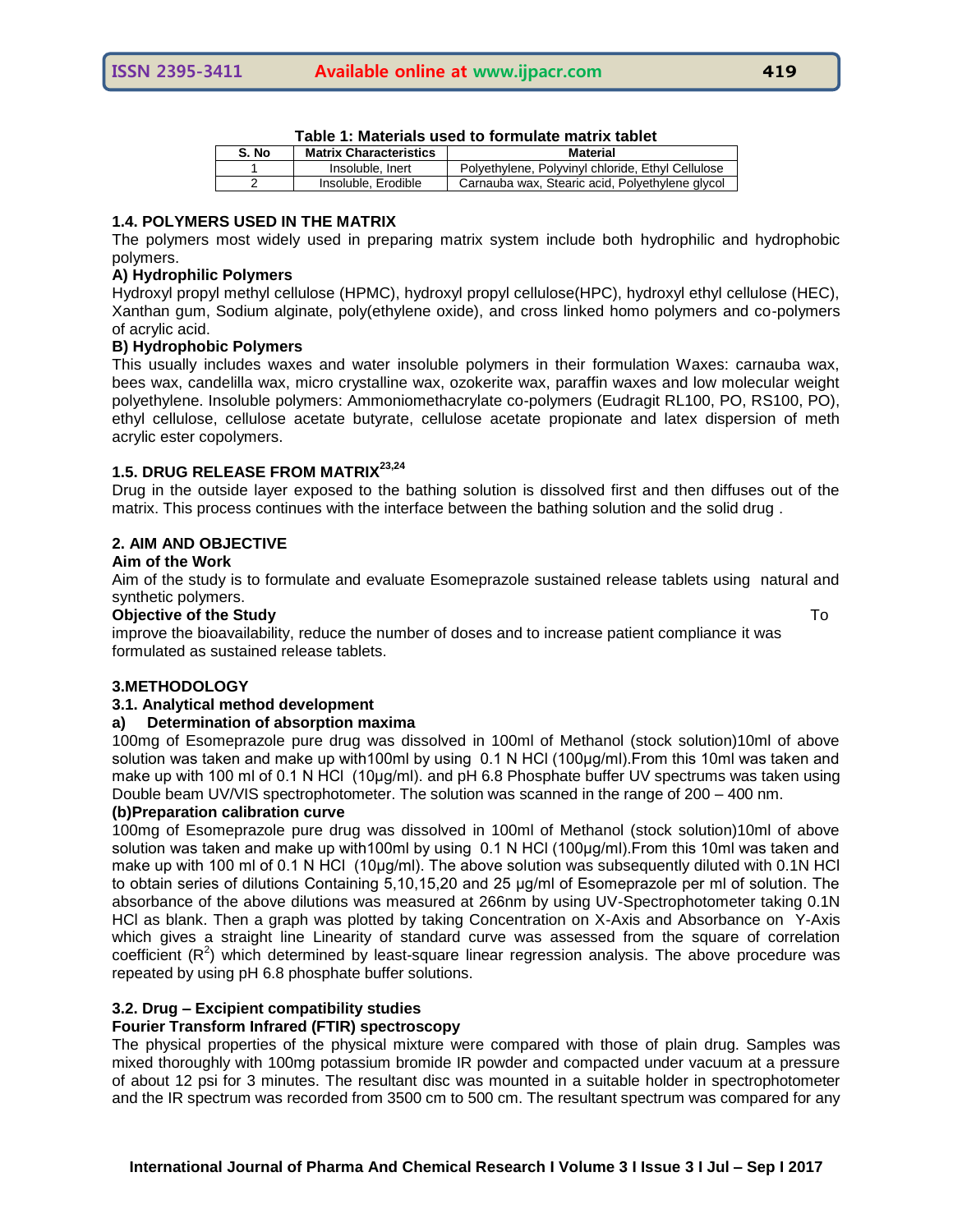spectrum changes.

#### **3.3. Preformulation parameters**

The quality of tablet, once formulated by rule, is generally dictated by the quality of physicochemical properties of blends.The various characteristics of blends tested as per Pharmacopoeia. **Angle of repose**

The frictional force in a loose powder can be measured by the angle of repose. It is defined as, the maximum angle possible between the surface of the pile of the powder and the horizontal plane. The angle of repose was calculated using the following formula:

Tan  $\theta = h / r$  Tan  $\theta =$  Angle of repose

 $h =$  Height of the cone,  $r =$  Radius of the cone base

#### **Table: Angle of Repose values (as per USP)**

| <b>Angle of Repose</b> | <b>Nature of Flow</b> |  |  |
|------------------------|-----------------------|--|--|
| <25                    | Excellent             |  |  |
| 25-30                  | Good                  |  |  |
| 30-40                  | Passable              |  |  |
| >40                    | Very poor             |  |  |

#### **Bulk density**

Density is defined as weight per unit volume. Bulk density, is defined as the mass of the powder divided by the bulk volume and is expressed as  $gm/cm<sup>3</sup>$ . The bulk density of a powder primarily depends on particle size distribution, particle shape and the tendency of particles to adhere together. The bulk density was calculated using the formula:

Bulk Density =  $M / V_0$ 

Where,  $M =$  weight of sample

 $V_0$  = apparent volume of powder

#### **Tapped density**

After carrying out the procedure as given in the measurement of bulk density the cylinder containing the sample was tapped using a suitable mechanical tapped density tester that provides 100 drops per minute and this was repeated until difference between succeeding measurement is less than 2 % and then tapped volume, V measured, to the nearest graduated unit. The tapped density was calculated, in gm per L, using the formula:

 $Tap = M/v$ 

Where, Tap= Tapped Density,  $M = Weight$  of sample, v V = Tapped volume of powder

#### **Measures of powder compressibility**

The Compressibility Index (Carr"s Index) is a measure of the propensity of a powder to be compressed. It is determined from the bulk and tapped densities. In theory, the less compressible a material the more flowable it is. For poorer flowing materials, there are frequently greater interparticle interactions, and a greater difference between the bulk and tapped densities will be observed. These differences are reflected in the Compressibility Index which is calculated using the following formulas:

Carr's Index =  $[(\text{tap} - \text{b}) / \text{tap}] \times 100$ 

Where,  $b =$  Bulk Density

Tap = Tapped Density

| Carr's index | <b>Properties</b> |  |  |  |
|--------------|-------------------|--|--|--|
| $5 - 15$     | Excellent         |  |  |  |
| $12 - 16$    | Good              |  |  |  |
| $18 - 21$    | Fair to Passable  |  |  |  |
| $2 - 35$     | Poor              |  |  |  |
| $33 - 38$    | Very Poor         |  |  |  |
| ר⊿~          | Very Very Poor    |  |  |  |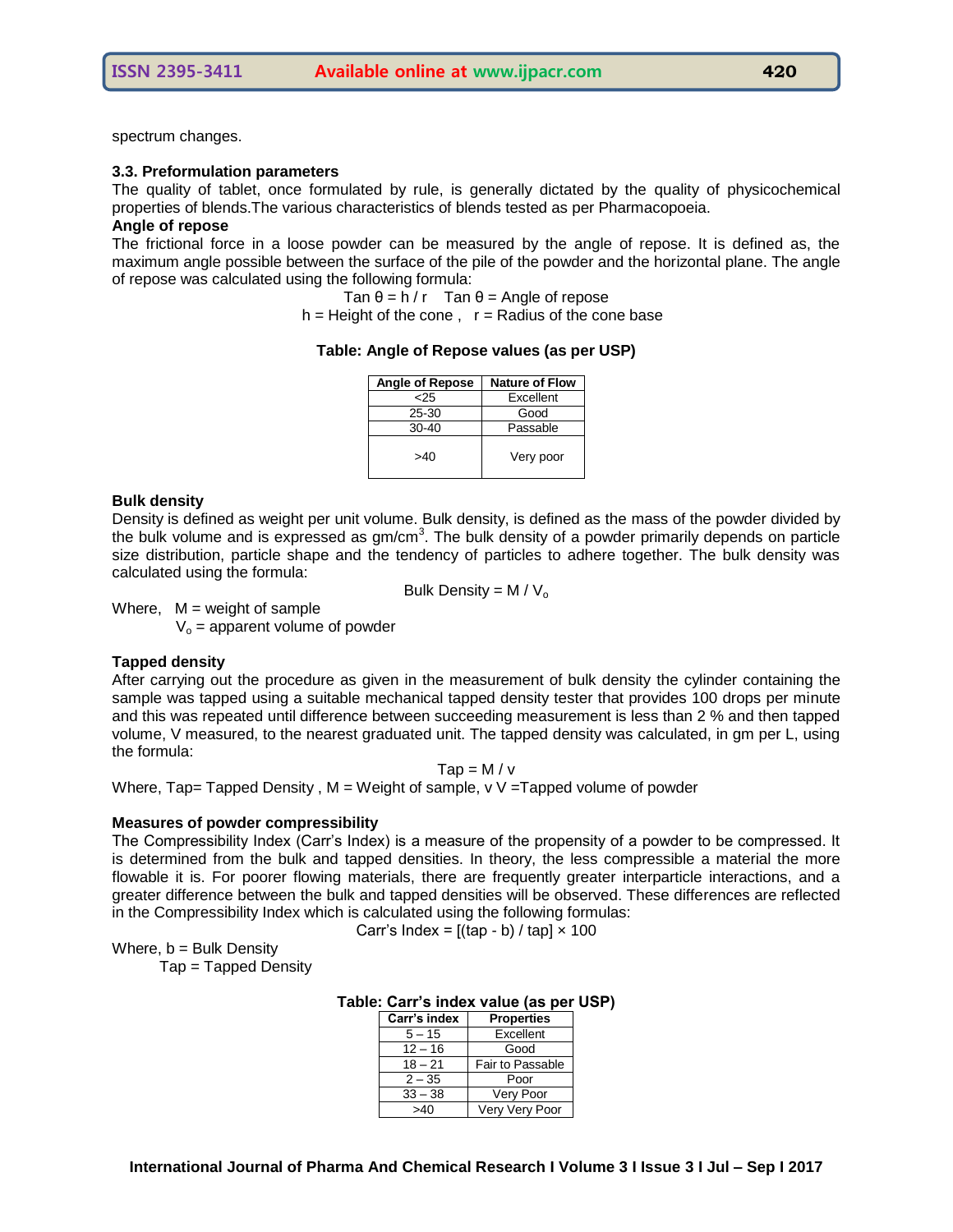### **3.4. Formulation development of Tablets**

All the formulations were prepared by direct compression. The compositions of different formulations are given in Table. The tablets were prepared as per the procedure given below and aim is to prolong the release of Esomeprazole. Total weight of the tablet was considered as 400mg

#### **PROCEDURE**

- 1) Esomeprazole and all other ingredients were individually passed through sieve no  $\neq$  60.
- 2) All the ingredients were mixed thoroughly by triturating up to 15 min.
- 3) The powder mixture was lubricated with talc.
- 4) The tablets were prepared by using direct compression method.

| <b>Formulation</b><br>No. | Esomeprazole | Xanthan gum | <b>HPMCK15</b> | Carbopol 934 | <b>PVA</b> | Mg.<br><b>Stearate</b> | Talc | <b>MCC pH</b><br>102 |
|---------------------------|--------------|-------------|----------------|--------------|------------|------------------------|------|----------------------|
| F <sub>1</sub>            | 20           | 10          |                |              | 10         |                        | 4    | QS                   |
| F <sub>2</sub>            | 20           | 20          |                |              | 10         |                        | 4    | QS                   |
| F <sub>3</sub>            | 20           | 30          |                |              | 10         |                        | 4    | QS                   |
| F <sub>4</sub>            | 20           |             | 10             |              | 10         |                        | 4    | QS                   |
| F <sub>5</sub>            | 20           |             | 20             |              | 10         |                        | 4    | QS                   |
| F6                        | 20           |             | 30             |              | 10         |                        | 4    | QS                   |
| F <sub>7</sub>            | 20           |             |                | 10           | 10         |                        | 4    | QS                   |
| F8                        | 20           |             |                | 20           | 10         |                        | 4    | QS                   |
| F <sub>9</sub>            | 20           |             |                | 30           | 10         |                        | 4    | QS                   |

#### **Table: Formulation composition for tablets**

All the quantities were in mg

#### **3.5. Evaluation of post compression parameters for prepared Tablets**

The designed formulation tablets were studied for their physicochemical properties likeweight variation, hardness, thickness, friability and drug content.

#### **Weight variation test**

To study the weight variation, twenty tablets were taken and their weight was determined individually and collectively on a digital weighing balance. The average weight of one tablet was determined from the collective weight. The weight variation test would be a satisfactory method of determining the drug content uniformity. Not more than two of the individual weights deviate from the average weight by more than the percentage shown in the following table and none deviate by more than twice the percentage. The mean and deviation were determined. The percent deviation was calculated using the following formula.

% Deviation = (Individual weight – Average weight / Average weight )  $\times$  100

| Average weight of tablet (mg) (I.P) | Average weight of tablet (mg) (U.S.P) | Maximum percentage difference allowed |
|-------------------------------------|---------------------------------------|---------------------------------------|
| Less than 80                        | Less than 130                         |                                       |
| 80-250                              | 130-324                               |                                       |
| More than                           | More than 324                         |                                       |

**Table: Pharmacopoeial specifications for tablet weight variation**

#### **Hardness**

Hardness of tablet is defined as the force applied across the diameter of the tablet in order to break the tablet. The resistance of the tablet to chipping, abrasion or breakage under condition of storage transformation and handling before usage depends on its hardness. For each formulation, the hardness of three tablets was determined using Monsanto hardness tester and the average is calculated and presented with deviation.

#### **Thickness**

Tablet thickness is an important characteristic in reproducing appearance. Tablet thickness is an important characteristic in reproducing appearance. Average thickness for core and coated tablets is calculated and presented with deviation.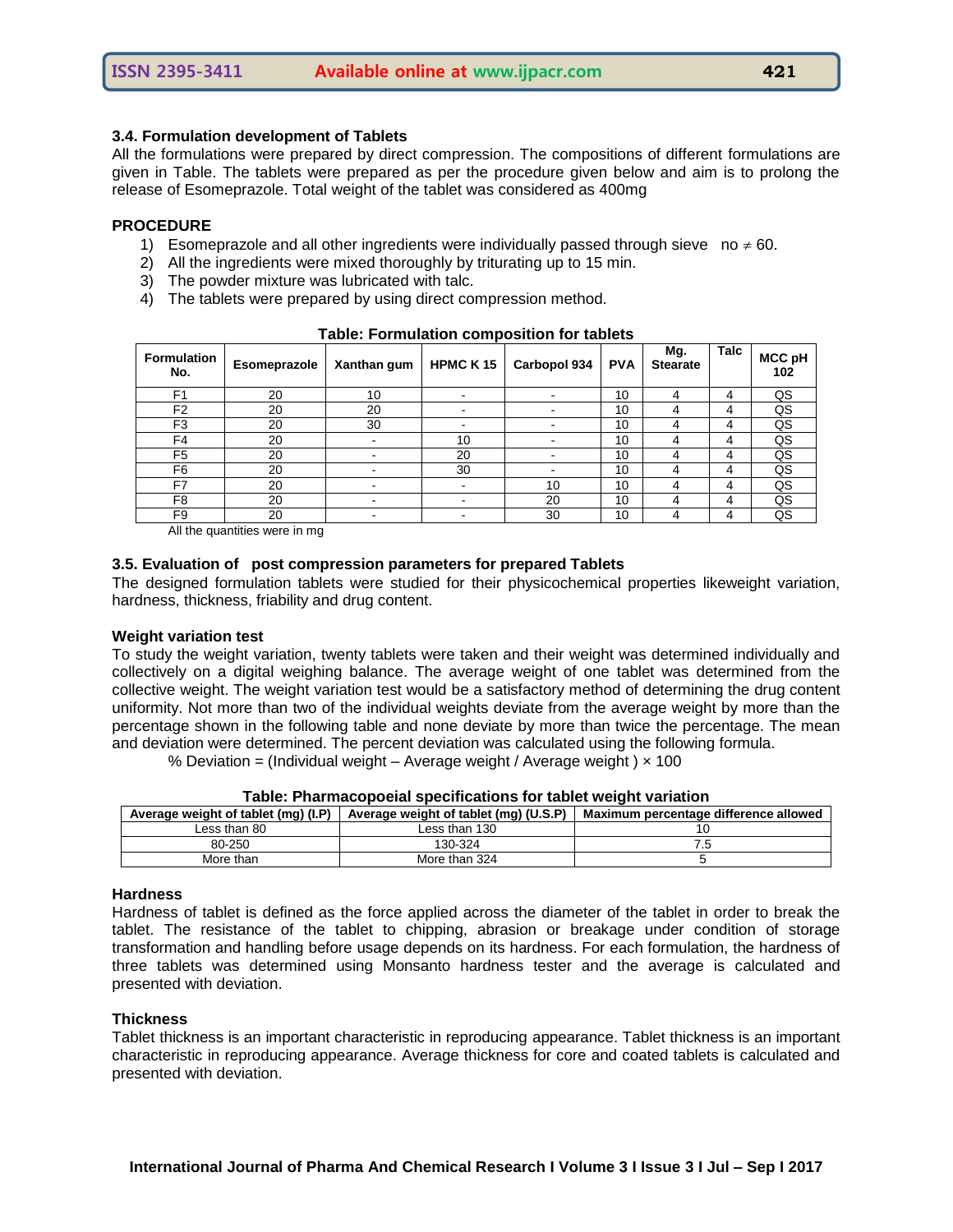#### **Friability**

It is measured of mechanical strength of tablets. Roche friabilator was used to determine the friability by following procedure. Preweighed tablets were placed in the friabilator. The tablets were rotated at 25 rpm for 4 minutes (100 rotations). At the end of test, the tablets were reweighed, loss in the weight of tablet is the measure of friability and is expressed in percentage .

% Friability =  $[ (W1-W2) / W] \times 100$ 

Where,  $W1$  = Initial weight of three tablets W2 = Weight of the three tablets after testing

## **Determination of drug content**

Tablets were tested for their drug content. Ten tablets were finely powdered quantities of the powder equivalent to one tablet weight of drug were accurately weighed, transferred to a 100 ml volumetric flask containing 50 ml water and were allowed to stand to ensure complete solubility of the drug. The mixture was made up to volume with media. The solution was suitably diluted and the absorption was determined by UV –Visible spectrophotometer. The drug concentration was calculated from the calibration curve.

#### *In vitro* **drug release studies Dissolution parameters**

| Apparatus                   | $- -$          | USP-II, Paddle Method                     |
|-----------------------------|----------------|-------------------------------------------|
| Dissolution Medium          | $- -$          | 0.1 N HCl, p H 6.8 Phophate buffer        |
| <b>RPM</b>                  | $- -$          | 50                                        |
| Sampling intervals (hrs) -- |                | $0.5, 1, 2, 3, 4, 5, 6, 7, 8, 10, 11, 12$ |
| Temperature                 | <b>Service</b> | $37^{\circ}$ c + 0.5 $^{\circ}$ c         |

#### **Procedure**

900ml 0f 0.1 HCl was placed in vessel and the USP apparatus –II (Paddle Method) was assembled. The medium was allowed to equilibrate to temp of 37°c  $\pm$  0.5°c. Tablet was placed in the vessel and apparatus was operated for 2 hours and then the media 0.1 N HCl was removed and pH 6.8 phosphate buffer was added process was continued from upto 12 hrs at 50 rpm. At definite time intervals withdrawn 5 ml of sample, filtered and again 5ml media was replaced. Suitable dilutions were done with media and analyzed by spectrophotometrically at respective wavelength using UV-spectrophotometer.

## **Application of Release Rate Kinetics to Dissolution Data**

Various models were tested for explaining the kinetics of drug release. To analyze the mechanism of the drug release rate kinetics of the dosage form, the obtained data were fitted into zero-order, first order, Higuchi, and Korsmeyer-Peppas release model.

#### **Zero order release rate kinetics**

To study the zero–order release kinetics the release rate data ar e fitted to the following equation.

$$
F=K_o\,t
$$

Where, 'F' is the drug release at time't', and ' $K_0$ ' is the zero order release rate constant. The plot of % drug release versus time is linear.

**First order release rate kinetics:** The release rate data are fitted to the following equation

$$
Log (100-F) = kt
$$

A plot of log cumulative percent of drug remaining to be released vs. time is plotted then it gives first order release.

**Higuchi release model:** To study the Higuchi release kinetics, the release rate data were fitted to the following equation.

 $F = k t1/2$ 

Where, 'k' is the Higuchi constant.

In higuchi model, a plot of % drug release versus square root of time is linear.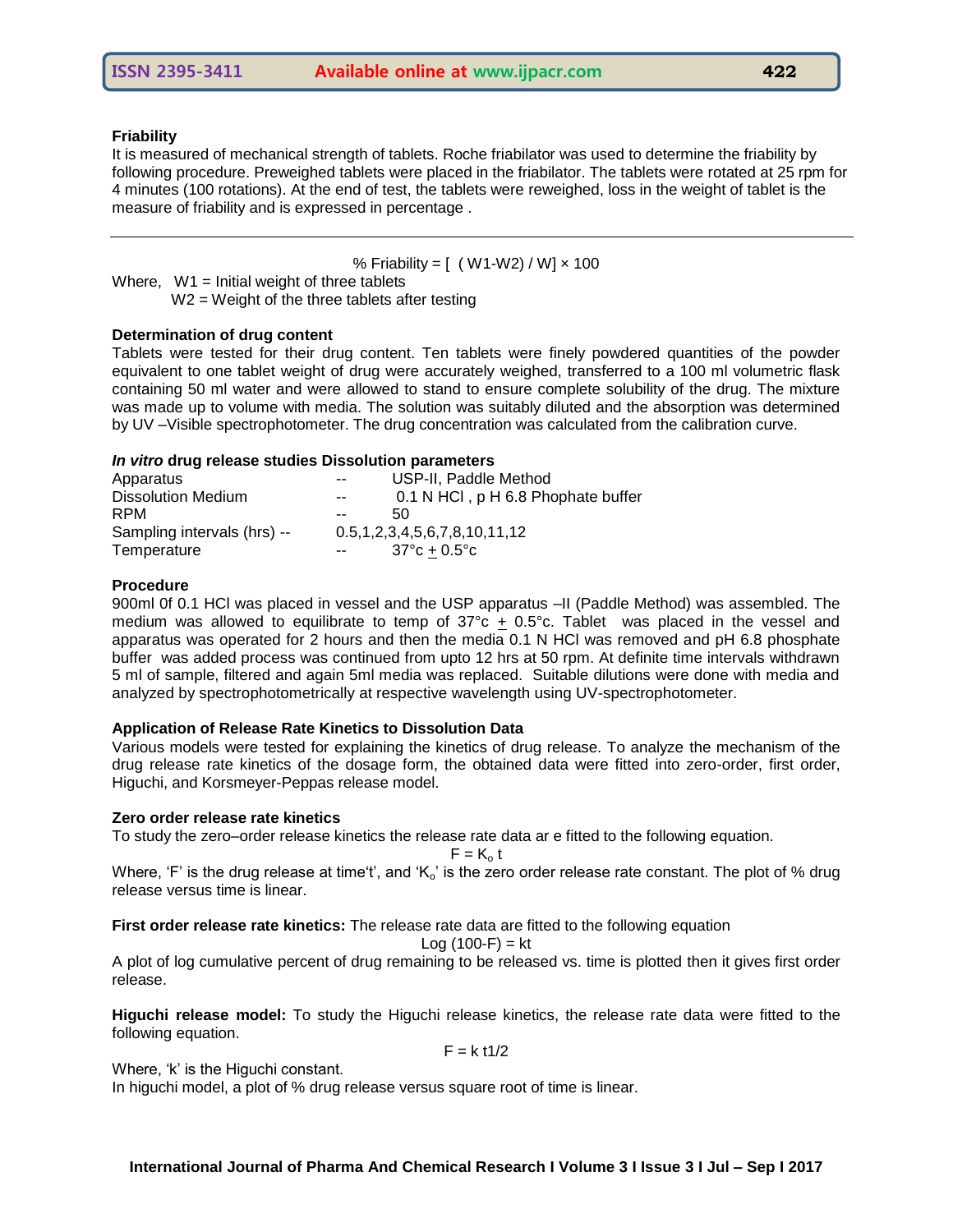#### **Korsmeyer and Peppas release model**

The mechanism of drug release was evaluated by plotting the log percentage of drug released versus log time according to Korsmeyer- Peppas equation. The exponent 'n' indicates the mechanism of drug release calculated through the slope of the straight Line.

$$
M_t / M_\infty = K t^n
$$

Where, M<sub>t</sub>/M<sub>∞</sub> is fraction of drug released at time 't', k represents a constant, and 'n' is the diffusional exponent, which characterizes the type of release mechanism during the dissolution process. For non-Fickian release, the value of n falls between 0.5 and 1.0; while in case of Fickian diffusion,  $n = 0.5$ ; for zero-order release (case II transport),  $n=1$ ; and for supercase II transport,  $n > 1$ . In this model, a plot of log  $(M_t/M_\infty)$  versus log (time) is linear.

#### **Hixson-Crowell release model**

$$
(100\text{-}Q_t)^{1/3} = 100^{1/3} - K_{HC}t
$$

Where, k is the Hixson-Crowell rate constant.

Hixson-Crowell model describes the release of drugs from an insoluble matrix through mainly erosion. (Where there is a change in surface area and diameter of particles or tablets).

#### **4. RESULTS AND DISCUSSION**

The present study was aimed to developing Sustained release tablets of Esomeprazole using various polymers. All the formulations were evaluated for physicochemical properties and *in vitro* drug release studies.

#### **4.1. Analytical Method**

Graphs of Esomeprazole was taken in Simulated Gastric fluid (pH 1.2) and in p H 6.8 phosphate buffer at 301 nm and 304 nm respectively.

| Concentration<br>[ $\mu$ g/ml] | Absorbance |  |
|--------------------------------|------------|--|
|                                |            |  |
|                                | 0.12       |  |
| 10                             | 0.248      |  |
| 15                             | 0.361      |  |
| 20                             | 0.482      |  |
| 25                             | 0.61       |  |

**Table: Observations for graph of Esomeprazole in 0.1N HCl (301nm)**

It was found that the estimation of Esomeprazole by UV spectrophotometric method at  $\lambda_{\text{max}}$  301 nm in 0.1N Hydrochloric acid had good reproducibility and this method was used in the study. The correlation coefficient for the standard curve was found to be closer to 1, at the concentration range, 5-25μg/ml. The regression equation generated was  $y = 0.024x + 0.00$ 

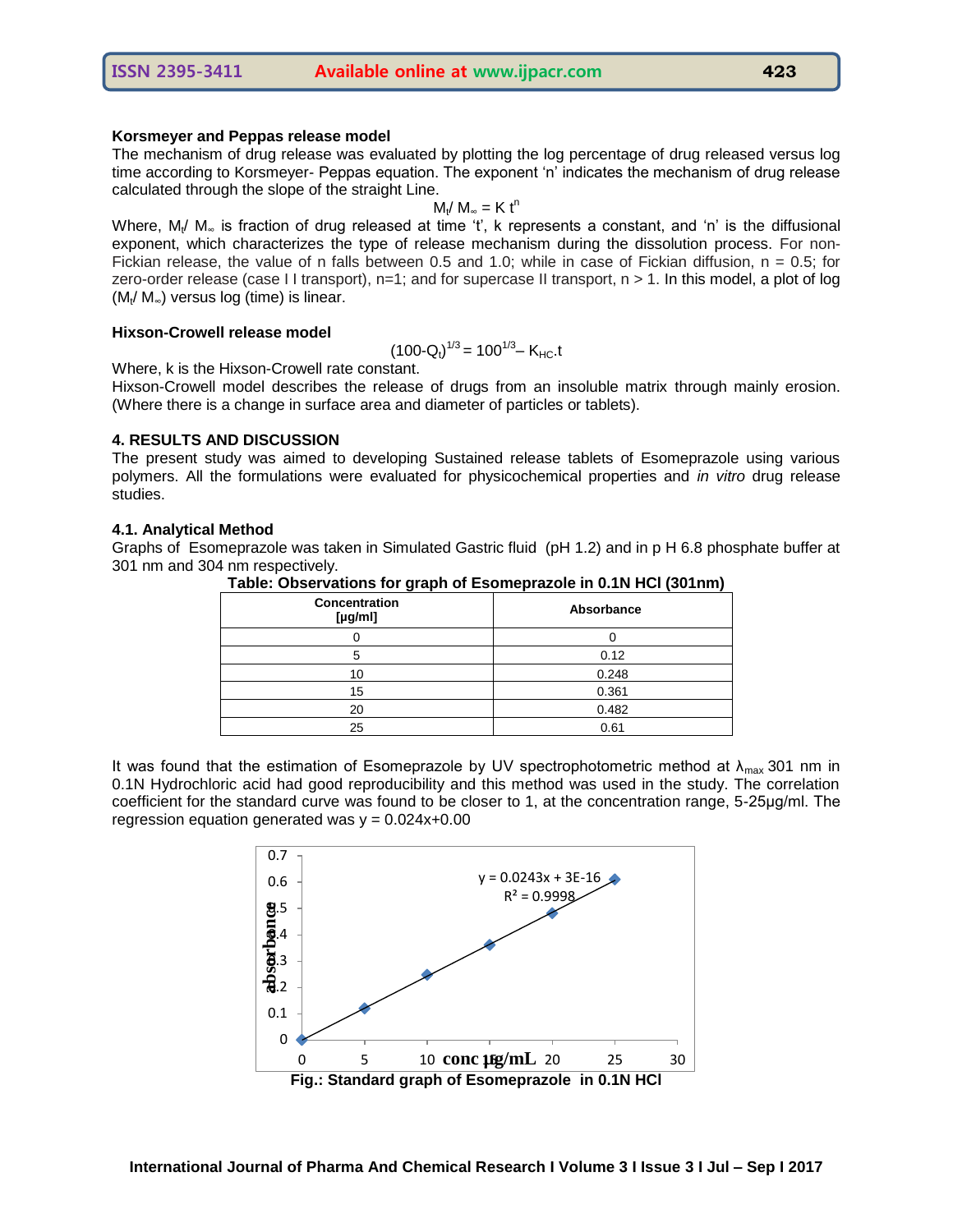| <b>Concentration</b><br>[yg/ml] | Absorbance |  |
|---------------------------------|------------|--|
|                                 |            |  |
| 5                               | 0.181      |  |
| 10                              | 0.362      |  |
| 15                              | 0.543      |  |
| 20                              | 0.712      |  |
| 25                              | 0.867      |  |

**Table: Observations for graph of Esomeprazole in p H 6.8 phosphate buffer (304nm)**

It was found that the estimation of Esomeprazole by UV spectrophotometric method at  $\lambda_{\text{max}}$ 304 nm in pH 6.8 Phosphate buffer. had good reproducibility and this method was used in the study. The correlation coefficient for the standard curve was found to be closer to 1, at the concentration range, 5-25μg/ml. The regression equation generated was  $y = 0.035x + 0.007$ .



**Fig.: Standard graph of Esomeprazole pH 6.8 phosphate buffer (304nm)**

**4.2. Drug – Excipient compatability studies Fourier Transform-Infrared Spectroscopy:**



**Fig.: FT-IR Spectrum of Esomeprazole pure drug**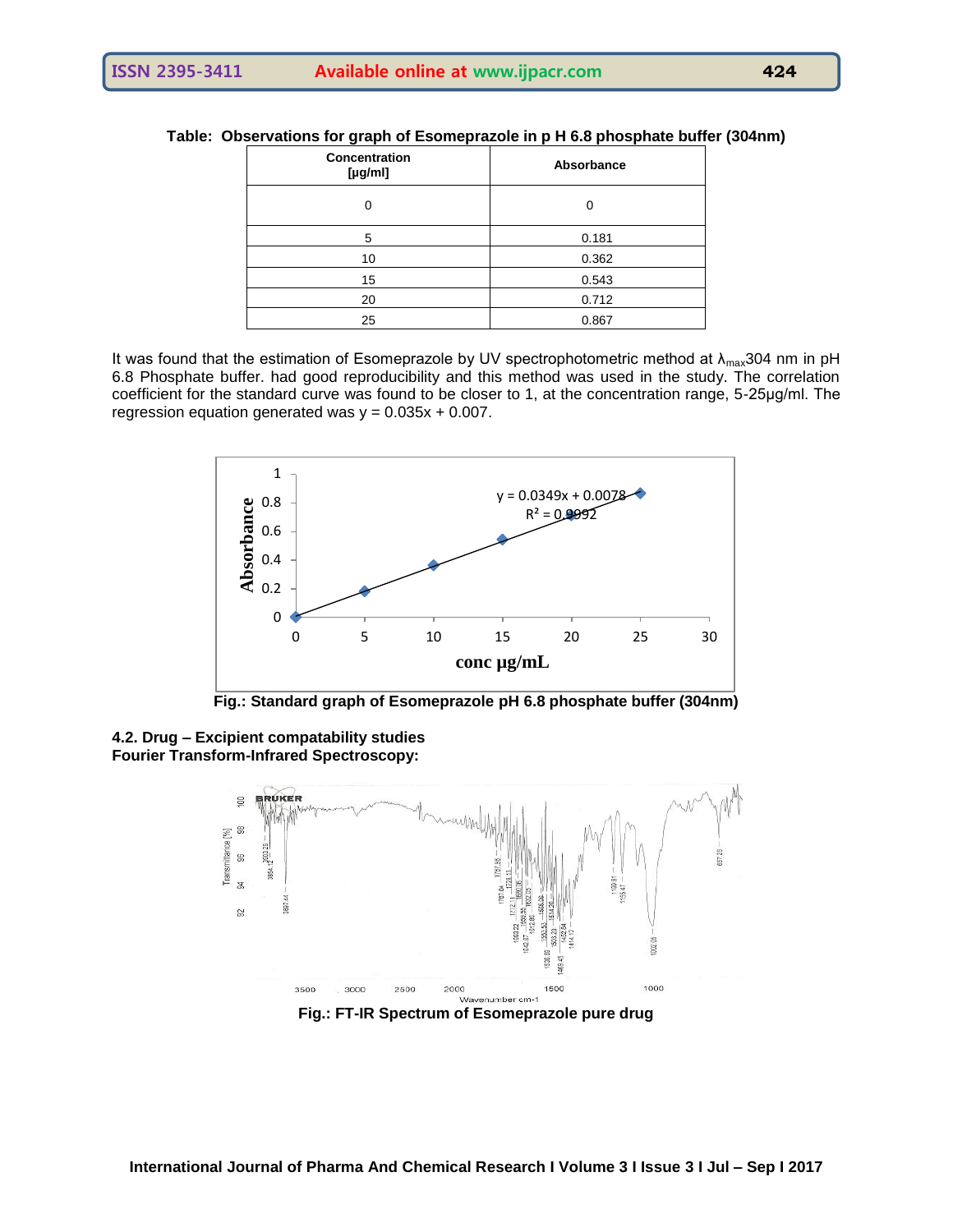

 **Fig.: FT-IR Spectrum of Optimised Formulation**

| <b>Formulation</b><br>Code | Angle of<br>Repose | <b>Bulk density</b><br>(gm/ml) | <b>Tapped density</b><br>(gm/ml) | Carr's index<br>(%) | <b>Hausner's Ratio</b> |  |  |
|----------------------------|--------------------|--------------------------------|----------------------------------|---------------------|------------------------|--|--|
| F1                         | $25.01 \pm 0.21$   | $0.49 \pm 0.05$                | $0.57 \pm 0.06$                  | $14.03 \pm 0.01$    | $1.16 \pm 0.02$        |  |  |
| F <sub>2</sub>             | $26.8 \pm 0.35$    | $0.56 \pm 0.04$                | $0.67 \pm 0.08$                  | $16.41 \pm 0.00$    | $1.19 \pm 0.05$        |  |  |
| F <sub>3</sub>             | $27.7 \pm 0.42$    | $0.52 \pm 0.09$                | $0.64 \pm 0.02$                  | 18.75±0.09          | $1.23 \pm 0.06$        |  |  |
| F4                         | $25.33 \pm 0.48$   | $0.54 \pm 0.05$                | $0.64 \pm 0.04$                  | $15.62 \pm 0.05$    | $1.18 \pm 0.08$        |  |  |
| F <sub>5</sub>             | $25.24 \pm 0.52$   | $0.53 + 0.02$                  | $0.65 \pm 0.05$                  | 18.46±0.09          | $1.22 \pm 0.07$        |  |  |
| F6                         | $28.12 \pm 0.35$   | $0.56 + 0.03$                  | $0.66 \pm 0.02$                  | $15.15 \pm 0.02$    | $1.17 \pm 0.05$        |  |  |
| F7                         | 27.08±0.47         | $0.58 + 0.01$                  | $0.69 \pm 0.05$                  | $15.94 \pm 0.01$    | $1.18 \pm 0.04$        |  |  |
| F8                         | $25.12 \pm 0.51$   | $0.48 + 0.09$                  | $0.57 \pm 0.05$                  | 15.78±0.05          | $1.18 \pm 0.06$        |  |  |
| F9                         | $26.45 \pm 0.65$   | $0.54 \pm 0.02$                | $0.65 \pm 0.04$                  | 16.92±0.04          | $1.2 \pm 0.07$         |  |  |

| 4.3. Preformulation parameters of powder blend |  |  |
|------------------------------------------------|--|--|
|------------------------------------------------|--|--|

**Table: Pre-formulation parameters of Core blend**

Tablet powder blend was subjected to various pre-formulation parameters. The angle of repose values indicates that the powder blend has good flow properties. The bulk density of all the formulations was found to be in the range of 0.48±0.09 to 0.58±0.01 (gm/cm3) showing that the powder has good flow properties. The tapped density of all the formulations was found to be in the range of 0.57±0.06 to 0.69±0.05 showing the powder has good flow properties. The compressibility index of all the formulations was found to be ranging from 14 to 18 which shows that the powder has good flow properties. All the formulations has shown the hausner ratio ranging between 0 to 1.25 indicating the powder has good flow properties.

#### **4.4. Quality Control Parameters For tablets:**

Tablet quality control tests such as weight variation, hardness, and friability, thickness, and drug release studies in different media were performed on the compression coated tablet.

| <b>Formulation</b><br>codes | <b>Average Weight</b><br>(mg) | Hardness(kg/cm2) | Friability<br>(%loss) | <b>Thickness</b><br>(mm) | Drug content<br>(%) |
|-----------------------------|-------------------------------|------------------|-----------------------|--------------------------|---------------------|
| F <sub>1</sub>              | 399.5                         | 4.5              | 0.50                  | 3.8                      | 99.8                |
| F <sub>2</sub>              | 401.2                         | 4.5              | 0.51                  | 3.9                      | 99.1                |
| F <sub>3</sub>              | 399.5                         | 4.4              | 0.51                  | 3.9                      | 99.8                |
| F4                          | 400.6                         | 4.5              | 0.55                  | 3.9                      | 99.7                |
| F <sub>5</sub>              | 401                           | 4.4              | 0.56                  | 3.7                      | 99.3                |
| F6                          | 400                           | 4.5              | 0.45                  | 3.7                      | 99.5                |
| F7                          | 399.5                         | 4.1              | 0.51                  | 3.4                      | 99.8                |
| F8                          | 399.5                         | 4.3              | 0.49                  | 3.7                      | 99.8                |
| F9                          | 400                           | 4.5              | 0.55                  | 3.6                      | 99.4                |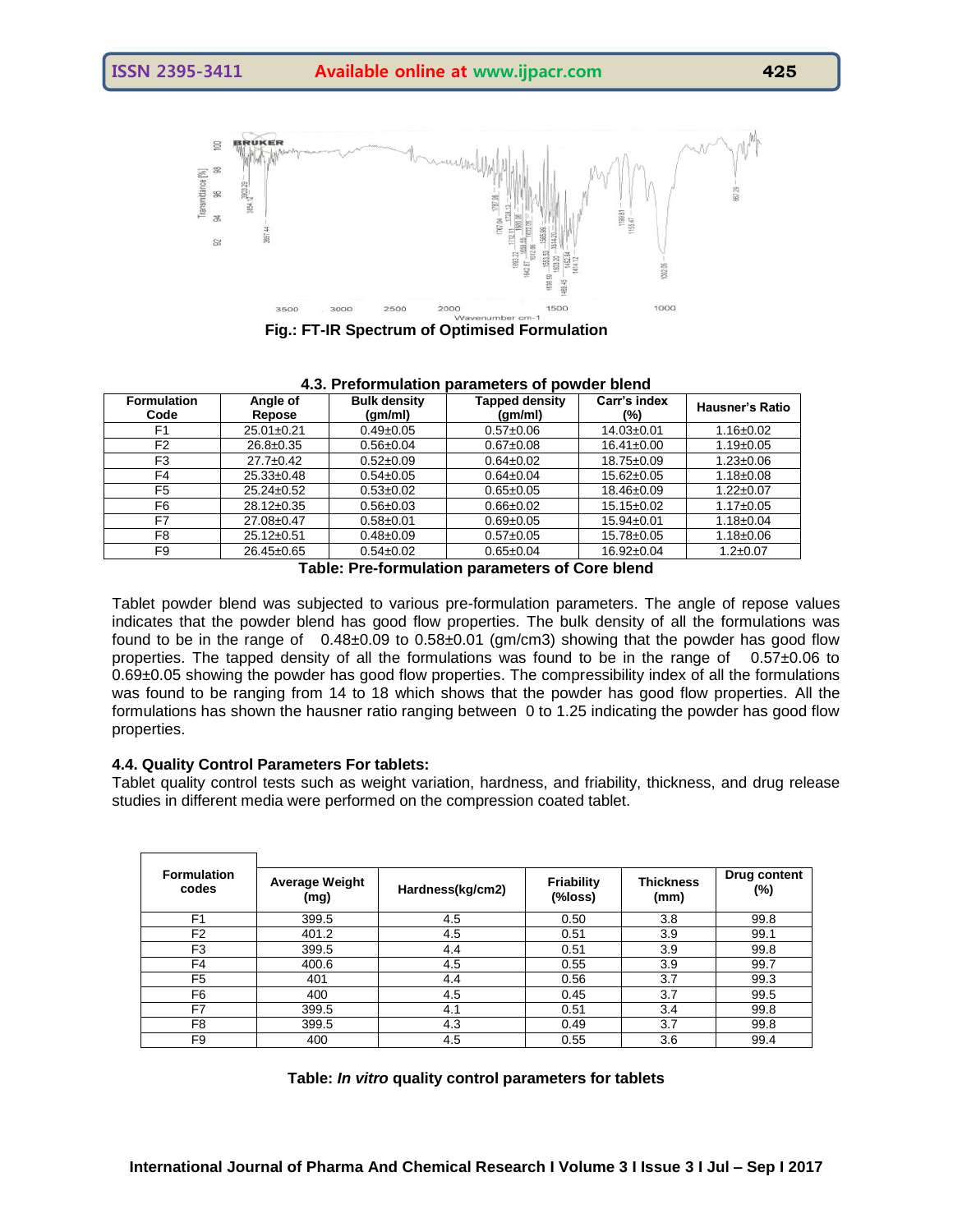All the parameters such as weight variation, friability, hardness, thickness and drug content were found to be within limits.

## **4.5.** *In Vitro* **Drug Release Studies**

| With Xanthan gum Different Concentrations |                                          |                |                |  |  |  |
|-------------------------------------------|------------------------------------------|----------------|----------------|--|--|--|
| <b>TIME</b>                               | <b>CUMULATIVE PERCENT DRUG DISSOLVED</b> |                |                |  |  |  |
| (hr)                                      | F <sub>1</sub>                           | F <sub>2</sub> | F <sub>3</sub> |  |  |  |
| $\bf{0}$                                  | 0                                        | 0              | $\mathbf 0$    |  |  |  |
| 0.5                                       | 28.18                                    | 23.93          | 18.4           |  |  |  |
| $\mathbf{1}$                              | 34.47                                    | 31.68          | 22.3           |  |  |  |
| $\mathbf{2}$                              | 50.38                                    | 39.77          | 29.5           |  |  |  |
| 3                                         | 79.33                                    | 44.51          | 32.3           |  |  |  |
| 4                                         | 84.38                                    | 52.97          | 41.3           |  |  |  |
| 5                                         | 89.45                                    | 59.84          | 52.6           |  |  |  |
| 6                                         | 93.4                                     | 65.81          | 59.4           |  |  |  |
| $\overline{7}$                            | 96.8                                     | 70.91          | 65.2           |  |  |  |
| 8                                         | 99.2                                     | 78.29          | 72.3           |  |  |  |
| 9                                         |                                          | 83.94          | 79.5           |  |  |  |
| 10                                        |                                          | 89.88          | 82.5           |  |  |  |
| 11                                        |                                          | 93.82          | 89.1           |  |  |  |
| 12                                        |                                          | 99.65          | 91.2           |  |  |  |

**Table 4.5: Dissolution Data of Esomeprazole Tablets Prepared With Xanthan gum Different Concentrations**



**Fig: Dissolution profile of Esomeprazole (F1, F2, F3 formulations).**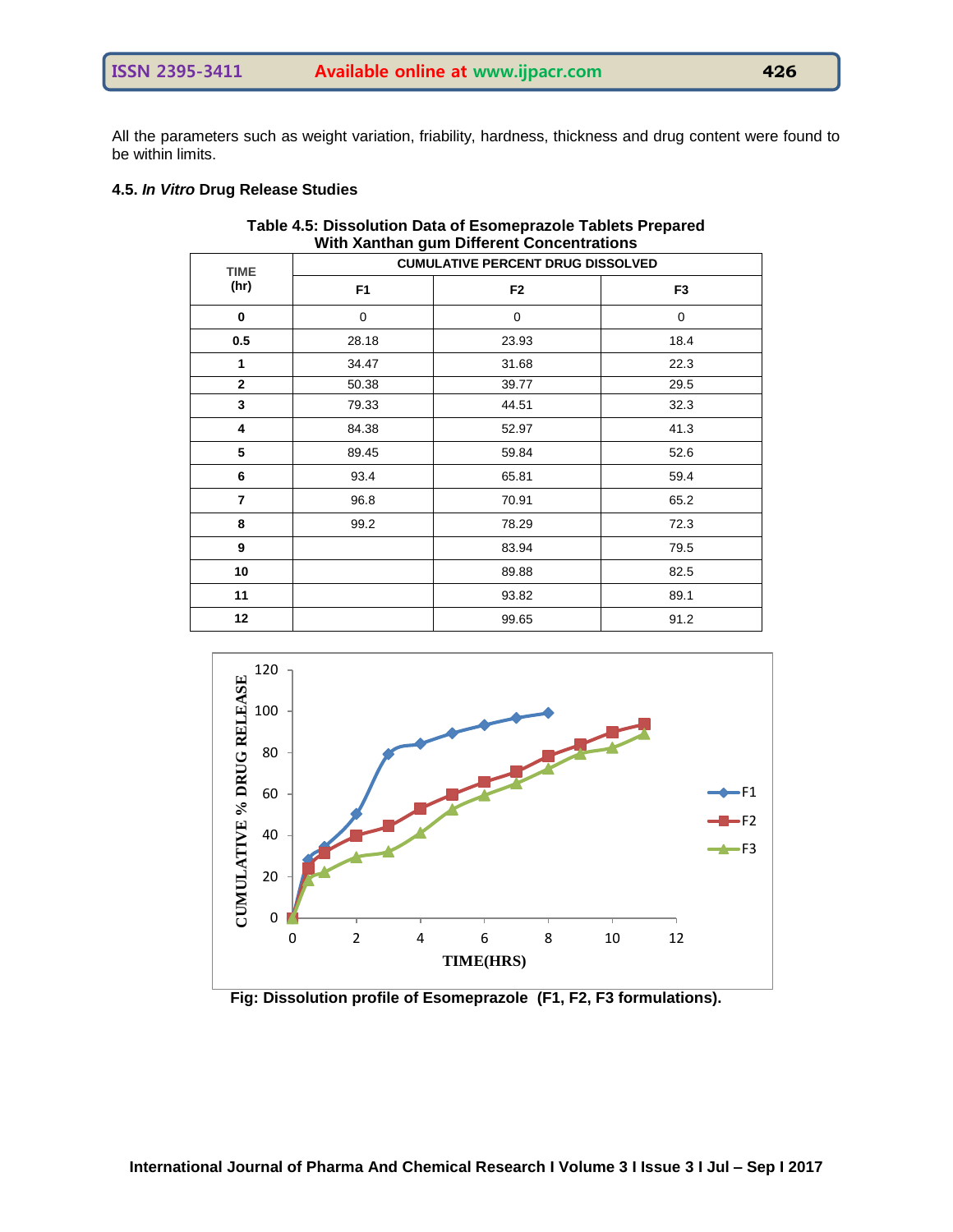#### **Table 4.6: Dissolution Data of Esomeprazole Tablets Prepared With HPMC K 15 In Different Concentrations**

| TIME                    | <b>CUMULATIVE PERCENT DRUG DISSOLVED</b> |                |                |  |  |
|-------------------------|------------------------------------------|----------------|----------------|--|--|
| (hr)                    | F4                                       | F <sub>5</sub> | F <sub>6</sub> |  |  |
| $\bf{0}$                | $\mathbf 0$                              | $\mathbf 0$    | 0              |  |  |
| $0.5\,$                 | 37.25                                    | 34.24          | 30.62          |  |  |
| 1                       | 48.26                                    | 43.37          | 34.86          |  |  |
| $\overline{2}$          | 54.16                                    | 48.63          | 40.35          |  |  |
| $\mathbf{3}$            | 71.01                                    | 65.04          | 48.45          |  |  |
| $\overline{\mathbf{4}}$ | 88.26                                    | 70.25          | 54.80          |  |  |
| ${\bf 5}$               | 99.10                                    | 87.33          | 59.25          |  |  |
| 6                       |                                          | 94.41          | 65.24          |  |  |
| $\overline{7}$          |                                          | 98.56          | 70.73          |  |  |
| 8                       |                                          |                | 78.34          |  |  |
| $\boldsymbol{9}$        |                                          |                | 85.52          |  |  |
| 10                      |                                          |                | 99.17          |  |  |



**Fig: Dissolution profile of Esomeprazole (F4, F5, F6 formulations)**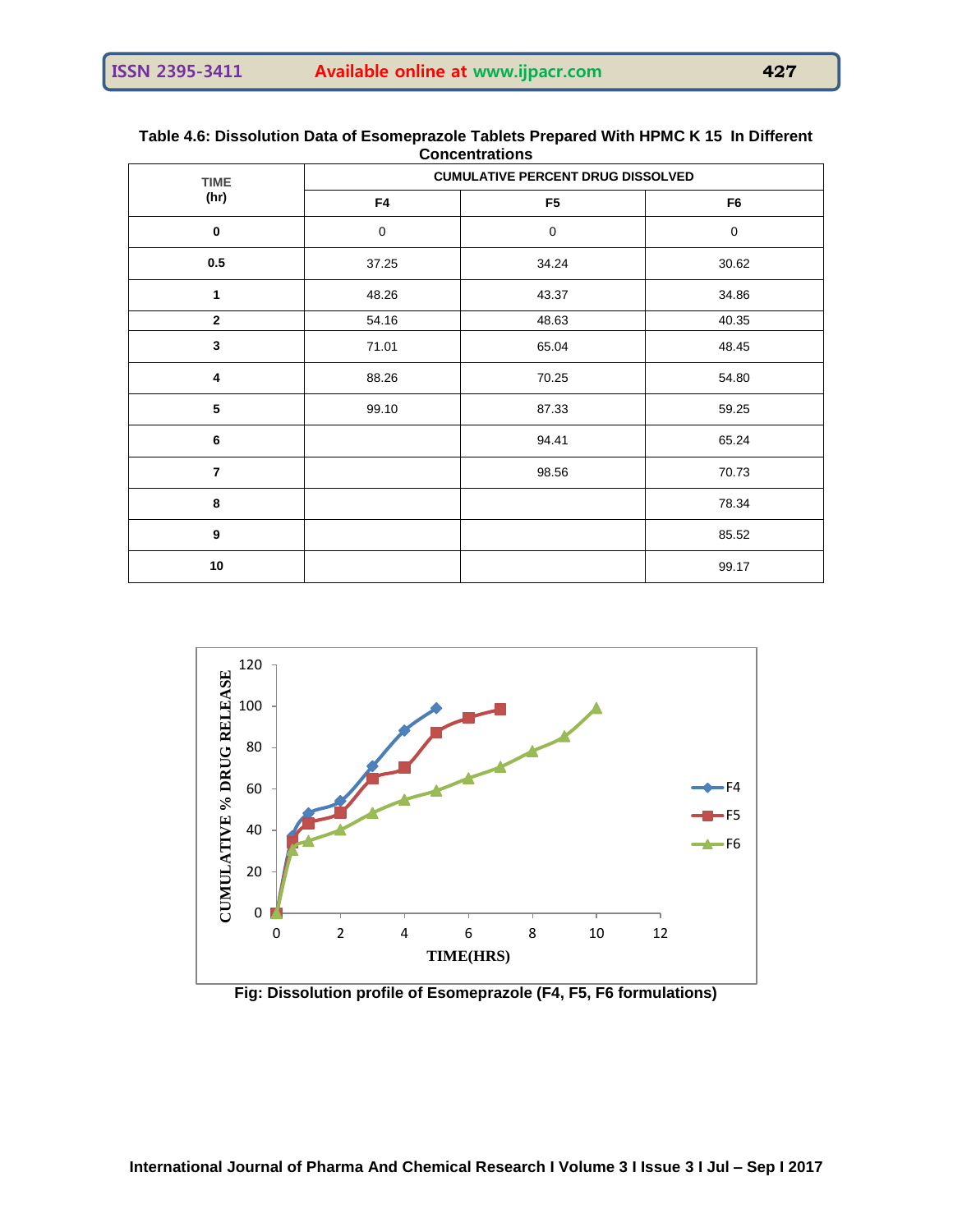|                     |                                          | <b>CONCERT QUOTS</b> |                |  |  |  |
|---------------------|------------------------------------------|----------------------|----------------|--|--|--|
| <b>TIME</b><br>(hr) | <b>CUMULATIVE PERCENT DRUG DISSOLVED</b> |                      |                |  |  |  |
|                     | F7                                       | F <sub>8</sub>       | F <sub>9</sub> |  |  |  |
| 0                   | 0                                        | 0                    | 0              |  |  |  |
| 0.5                 | 8.2                                      | 3.2                  | 1.9            |  |  |  |
|                     | 13.2                                     | 8.9                  | 2.2            |  |  |  |
| $\overline{2}$      | 16.3                                     | 12.3                 | 8.3            |  |  |  |
| 3                   | 22.4                                     | 17.4                 | 12.3           |  |  |  |
| 4                   | 26.3                                     | 19.3                 | 17.4           |  |  |  |
| 5                   | 29.5                                     | 22.4                 | 19.3           |  |  |  |
| 6                   | 32.8                                     | 25.6                 | 22.4           |  |  |  |
|                     | 38.4                                     | 32.3                 | 25.6           |  |  |  |
| 8                   | 42.5                                     | 37.6                 | 32.9           |  |  |  |
| 9                   | 48.15                                    | 42.8                 | 37.5           |  |  |  |
| 10                  | 56.36                                    | 52.6                 | 42.7           |  |  |  |
| 11                  | 73.46                                    | 62.3                 | 52.3           |  |  |  |
| 12                  | 85.51                                    | 72.3                 | 62.8           |  |  |  |

#### **Table: Dissolution Data of Esomeprazole Tablets Prepared With carbopol 934 In Different Concentrations**



**Fig: Dissolution profile of Esomeprazole (F7, F8, F9 formulations)**

From the dissolution data, it was revealed that formulations prepared with HPMC K 15 M did not retard the drug release up to 12 hrs. Hence those formulations did not take into consideration.

Formulations prepared with Carbopol 934 retard the drug release more than 12hrs. These formulations also did not take into consideration.

Formulations prepared with xanthan gum were revealed that increase in the concentration retards the drug release. Among all formulations F2 formulation was considered as optimised formulation. It was shown 99.65% drug release at 12hrs

#### **Application of Release Rate Kinetics to Dissolution Data**

Various models were tested for explaining the kinetics of drug release. To analyze the mechanism of the drug release rate kinetics of the dosage form, the obtained data were fitted into zero-order, first order, Higuchi, and Korsmeyer-Peppas release model.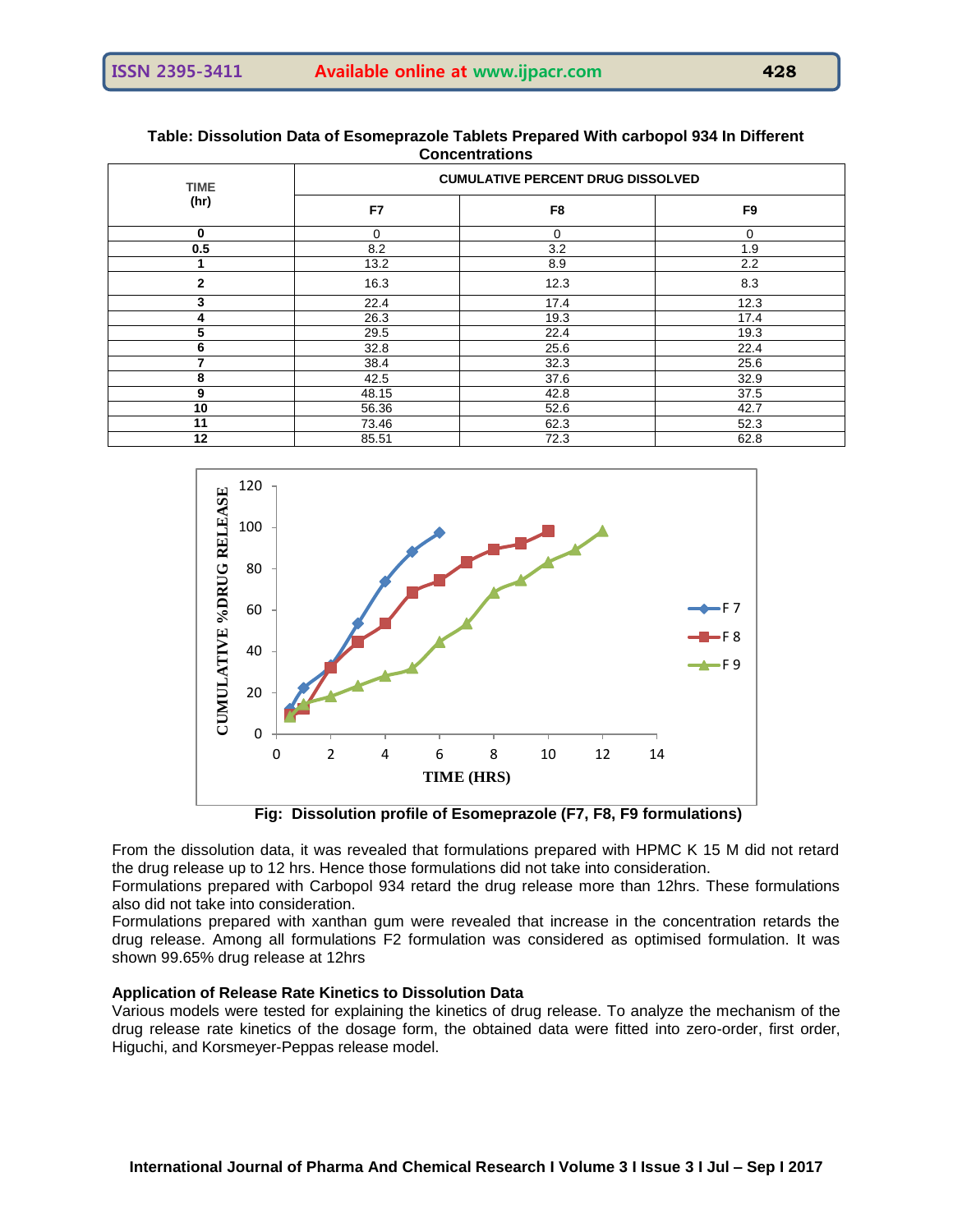| <b>CUMULATIVE (%)</b><br><b>RELEASE Q</b> | TIME (<br>T) | <b>ROOT</b><br>(T) | LOG( %)<br><b>RELEASE</b> | <b>LOG</b><br>(T) | LOG (%)<br><b>REMAIN</b> | <b>RELEASE</b><br><b>RATE</b><br>(CUMULATIVE %<br>RELEASE / t) | 1/CUM%<br><b>RELEASE</b> | <b>PEPPAS</b><br>log Q/100 | % Drug<br>Remaining |
|-------------------------------------------|--------------|--------------------|---------------------------|-------------------|--------------------------|----------------------------------------------------------------|--------------------------|----------------------------|---------------------|
| 0                                         | 0            | 0                  |                           |                   | 2.000                    |                                                                |                          |                            | 100                 |
| 23.93                                     | 0.5          | 0.707              | 1.379                     | $-0.301$          | 1.881                    | 47.860                                                         | 0.0418                   | $-0.621$                   | 76.07               |
| 31.68                                     |              | 1.000              | 1.501                     | 0.000             | 1.835                    | 31.680                                                         | 0.0316                   | $-0.499$                   | 68.32               |
| 39.77                                     | 2            | 1.414              | 1.600                     | 0.301             | 1.780                    | 19.885                                                         | 0.0251                   | $-0.400$                   | 60.23               |
| 44.51                                     | 3            | 1.732              | 1.648                     | 0.477             | 1.744                    | 14.837                                                         | 0.0225                   | $-0.352$                   | 55.49               |
| 52.97                                     | 4            | 2.000              | 1.724                     | 0.602             | 1.672                    | 13.243                                                         | 0.0189                   | $-0.276$                   | 47.03               |
| 59.84                                     | 5            | 2.236              | 1.777                     | 0.699             | 1.604                    | 11.968                                                         | 0.0167                   | $-0.223$                   | 40.16               |
| 65.81                                     | 6            | 2.449              | 1.818                     | 0.778             | 1.534                    | 10.968                                                         | 0.0152                   | $-0.182$                   | 34.19               |
| 70.91                                     | 7            | 2.646              | 1.851                     | 0.845             | 1.464                    | 10.130                                                         | 0.0141                   | $-0.149$                   | 29.09               |
| 78.29                                     | 8            | 2.828              | 1.894                     | 0.903             | 1.337                    | 9.786                                                          | 0.0128                   | $-0.106$                   | 21.71               |
| 83.94                                     | 9            | 3.000              | 1.924                     | 0.954             | 1.206                    | 9.327                                                          | 0.0119                   | $-0.076$                   | 16.06               |
| 89.88                                     | 10           | 3.162              | 1.954                     | 1.000             | 1.005                    | 8.988                                                          | 0.0111                   | $-0.046$                   | 10.12               |
| 93.82                                     | 11           | 3.317              | 1.972                     | 1.041             | 0.791                    | 8.529                                                          | 0.0107                   | $-0.028$                   | 6.18                |
| 99.65                                     | 12           | 3.464              | 1.998                     | 1.079             | $-0.456$                 | 8.304                                                          | 0.0100                   | $-0.002$                   | 0.35                |

**Table 4.8: Release kinetics data for optimised formulation**



**Fig: Zero order release kinetics graph**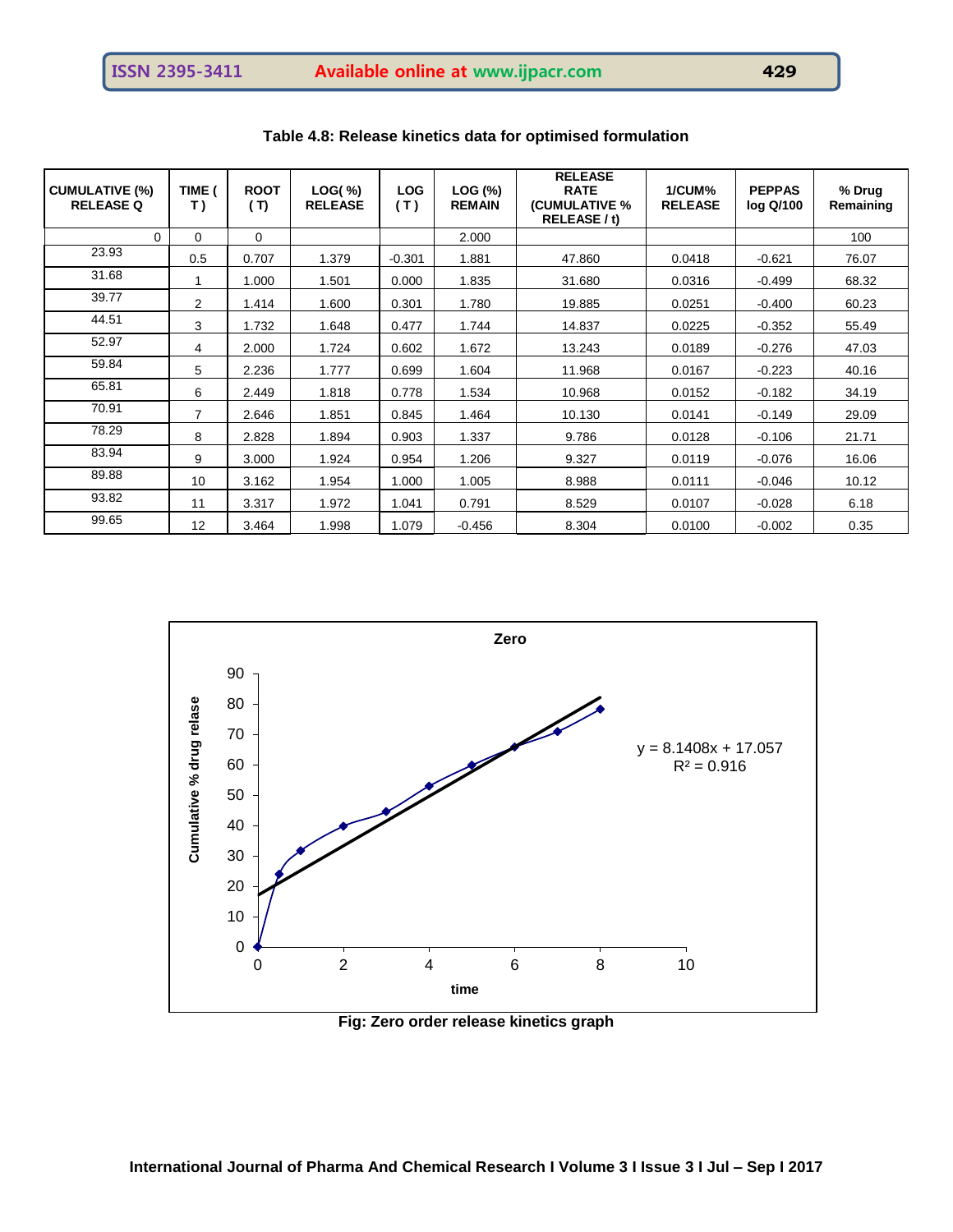





**Fig: Kars mayer peppas graph** 



From the above graphs it was evident that the formulation F2 was followed Higuchi release kinetics.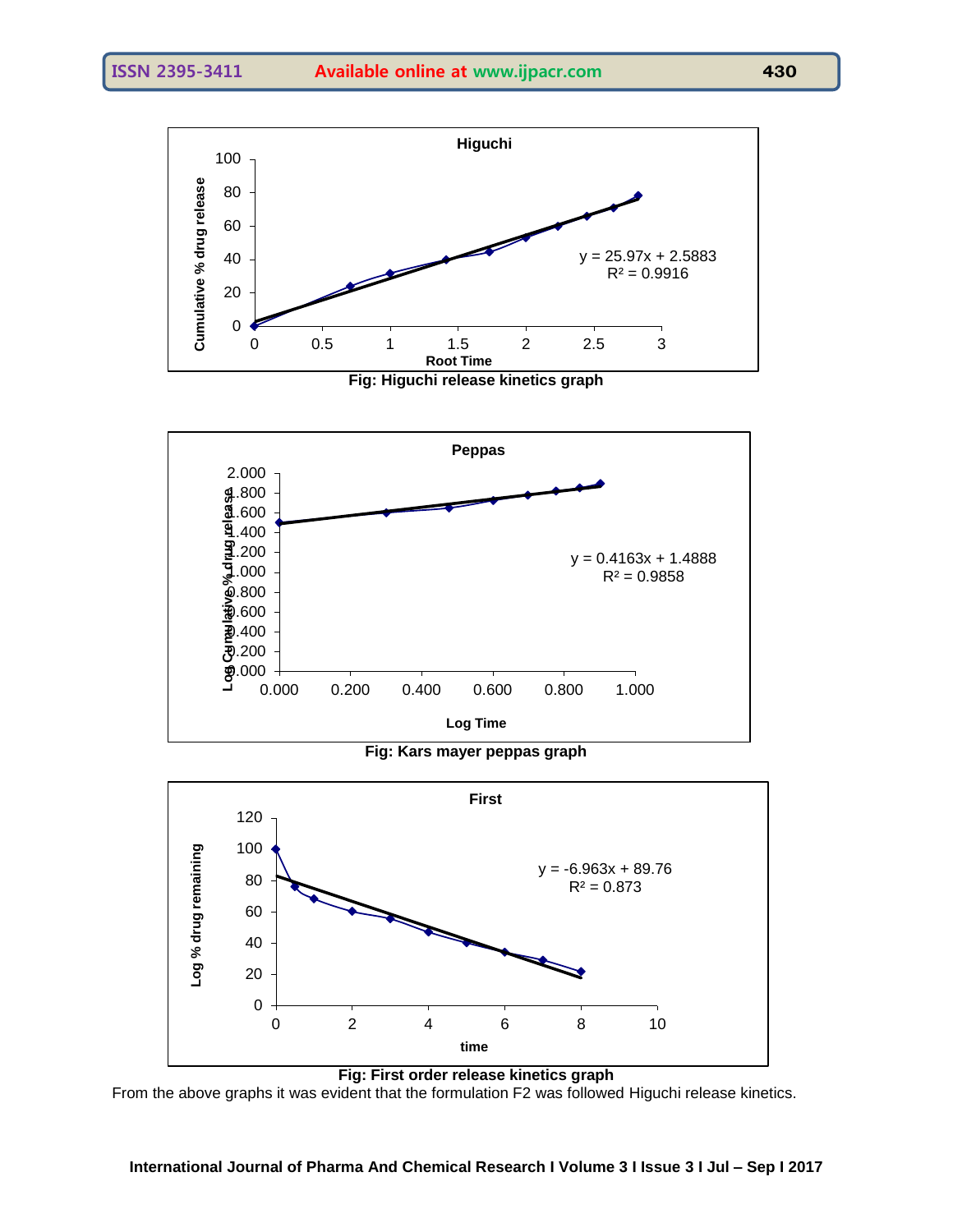#### **CONCLUSION**

In the present research work the sustained release matrix formulation of Esomeprazole by using various polymers. Initially analytical method development was done for the drug molecule. Absorption maxima were determined and calibration curve was developed by using different concentrations.

The formulation was developed by using various polymers such as HPMC K 15 M and Xanthan gum, Carbopol 934. The formulation blend was subjected to various preformulation studies, flow properties and all the formulations were found to be good indicating that the powder blend has good flow properties. Among all the formulations prepared by using HPMC K 15 M were unable retard drug release up to 12 hours. Hence those formulations did not take into consideration. Formulations prepared with Carbopol 934 retard the drug release more than 12hrs. These formulations also did not take into consideration. Formulations prepared with xanthan gum were revealed that increase in the concentration retards the drug release. Among all formulations F2 formulation was considered as optimised formulation. It was shown 99.65% drug release at 12hrs. The optimised formulation dissolution data was subjected to release kinetics, from the release kinetics data it was evident that the formulation followed Higuchi mechanism of drug release.

#### **REFERENCES**

- 1. Altaf AS, Friend DR, MASRx and COSRx. Sustained-Release Technology in Rathbone MJ, Hadgraft J, Robert MS, Modified Release Drug Delivery Technology, Marcell Dekker Inc., New York, 2003; 1: 102-117.
- 2. Reddy KR., Mutalik S, Reddy S. AAPS Pharm. Sci. Tech.2003; 4: 19. 121-125.
- 3. Mohammed AD et al. Release of propranolol hydrochloride from matrix tablets containing sodium carboxymethylcellulose and Hydroxypropyl methyl cellulose. Pharm Dev Tech.1999; 4: 313-324.
- 4. Salsa T, Veiga F. Drug Develop. Ind Pharm. 1997; 23: 931.
- 5. Jantzen GM, Robinson JR, Sustained and controlled-release drug delivery systems, inBanker GS, Rhodes CT (Eds.) Modern Pharmaceutics, 3<sup>rd</sup> Ed, Revised andExpanded, Drugs and the Pharmaceutical Sciences., Marcell Dekker, Inc. NewYork. 1995; 72: 575-609.
- 6. Jantzen GM, Robinson JR. Sustained and Controlled- Release Drug Delivery systems Modern Pharmaceutics, 4<sup>th</sup>ed; 2003; 121: 501-502.
- 7. Lee BJ, Ryu SG, Cui JH, Drug Dev. Ind.Pharm.1999; 25: 493-501.
- 8. Gwen MJ, Joseph RR, In Banker GS and Rhodes CT, Ed. Modern Pharmaceutics, 3<sup>rd</sup>Ed Marcel Dekker Inc. New York. 1996; 72: 575.
- 9. Vidyadhara S, Rao PR, Prasad JA. Indian J Pharm Sci. 2004; 66: 188-192.
- 10. Bogner RH. Bioavailability and bioequivalence of extended-release oral dosage forms. US Pharmacist. 1997; 22: 3–12.
- 11. Rogers JD, Kwan KC. Pharmacokinetic requirements for controlled-release dosage forms. In: John Urquhart, ed. Controlled-release Pharmaceuticals. Academy of Pharmaceutical Sciences. American Pharmaceutical Association. 1979: 95–119.
- 12. Madan PL. Sustained-release drug delivery systems, part II: Preformulation considerations. Pharm Manu fact. 1985; 2: 41–45.
- 13. Wani MS, Controlled Release System-A Review, 2008; 6 1: 56-62.
- 14. Banker GS, Anderson NR. The Theory and Practice of Industrial Pharmacy: Tablet,Lachman,  $(3<sup>rd</sup>ed)$  Varghese Publishing House, Bombay. 1990; 3: 293-303.
- 15. Lee VHL, Controlled Drug Delivery Fundamentals and Applications: Influence of drug properties on design, Marcel Dekker, INC, and New York. 1987; 2: 16-29.
- 16. Manish R, Jayesh P, Siahboomi AR. Hydrophilic Matrices for Oral Extended Release: Influence of Fillers on Drug Release from HPMC Matrices. Pharma Times. 2010; 42(04): 67-73.
- 17. Kumar KP et al. Innovations in Sustained Release Drug Delivery System and Its Market Opportunities. J Chem Pharm Res. 2010; 2 1: 349-360.
- 18. Brahmankar DM, Sunil B. Jaishwal. "Controlled release medication" chapter 15<sup>th</sup> in "Bio pharmaceutics and Pharmacokinetics – A Treatise, 1st ed, 2010; 1: 347- 353.
- 19. Stanley S. Davis, Formulation strategies for abs windows. Drug Discovery Today, 2005; 10: 249- 257.
- 20. Modi SA et al. Sustained Release Drug Delivery System:A Review.Int J Pharma. Res Dev. 2011; 2 (12): 147-160.